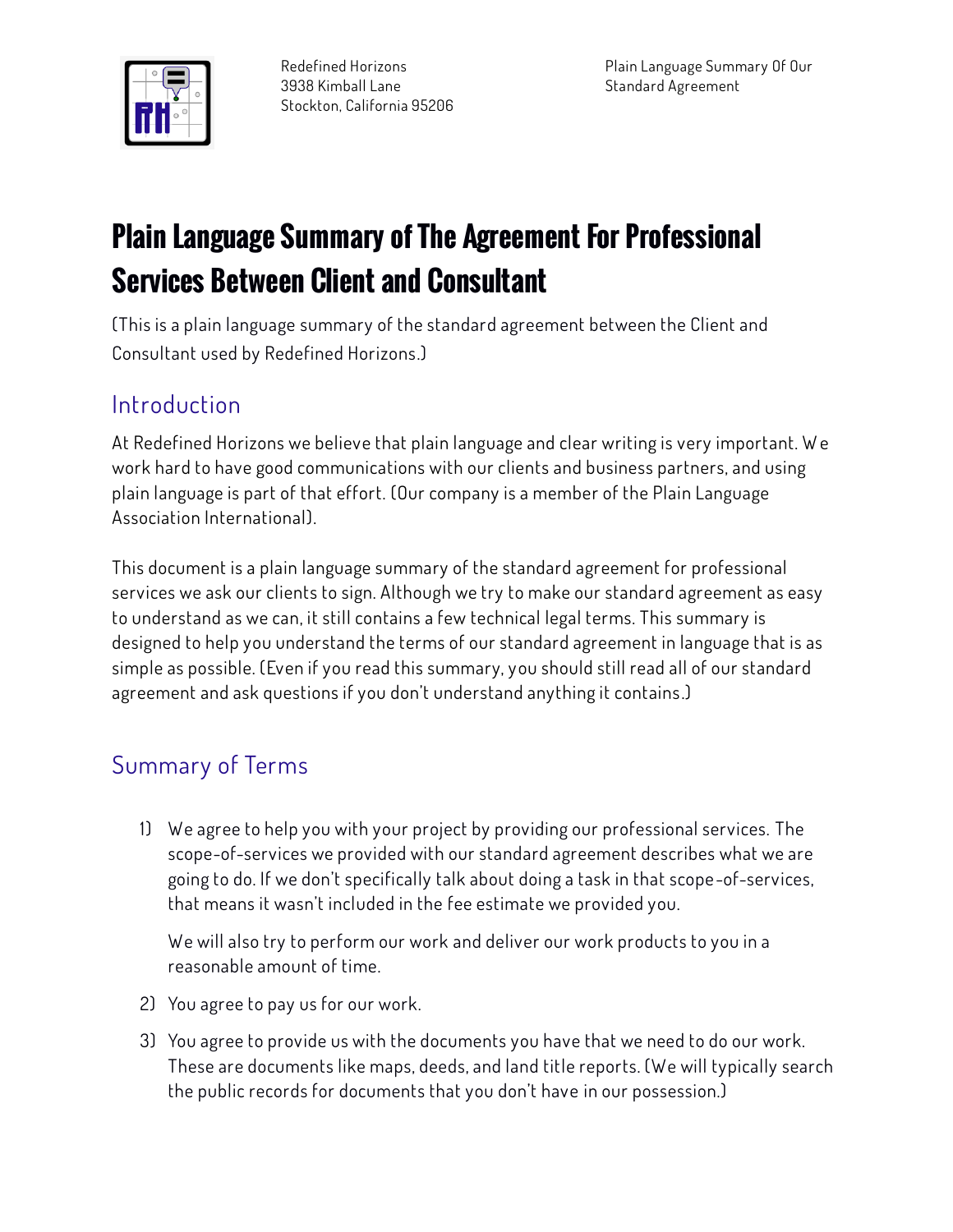

- **4) We own the data and work products we create for your use. We can reuse it for other purposes without your permission.**
- **5) The data and work products we create for you as part of your project are only for your use and for the purpose we agree to ahead of time. If you use our data for a purpose we didn't talk about, you can really mess stuff up, and we aren't responsible for that.**
- **6) You agree that you won't use our data or work products for things that we haven't talked about ahead of time. If you do use our data or work products for things we haven't talked about and given you written permission for, you are responsible for how that stuff is used by yourself and by other people.**
- **7) We charge for our work in two main ways. One is called lump sum and the other is time-and-materials. We use lump sum fees for tasks when we can estimate the amount of work ahead of time and time-and-materials fees when we can't estimate the amount of work ahead of time. We will send you bills once a month or when we accomplish a major chunk of the work. You agree to pay our bills as soon as you can and we agree to give you a receipt for each payment.**
- **8) If you don't pay your bill in full, we don't have to finish our work for you.**
- **9) If we don't perform our work in a reasonable way and on time, you can fire us.**
- **10) We aren't wizards. Our fee estimate and the work we believe we will perform is based on the information you gave us and what we could figure our from easily accessible data sources. Our work is difficult and complex. If we find unexpected things during the project, our fee may need to increase. We try not to do this, but it can't always be avoided.**
- **11) We try to give you a good idea of the land surveying and land planning fees you might have to pay for your project. However, government regulations are complex and they change frequently. We aren't promising we've determined all the fees that apply to your project and we don't pay any of those fees.**
- **12) We might need help from other professionals to accomplish your goals for the project. These are people like architects, civil engineers, and environmental consultants. We can help you hire those people, coordinate their work, and do our best to make sure they do a good job. But we don't control them and we can't promise you their work will be perfect. Ultimately you have the final say on who to hire, how much to pay them, and what work they will do.**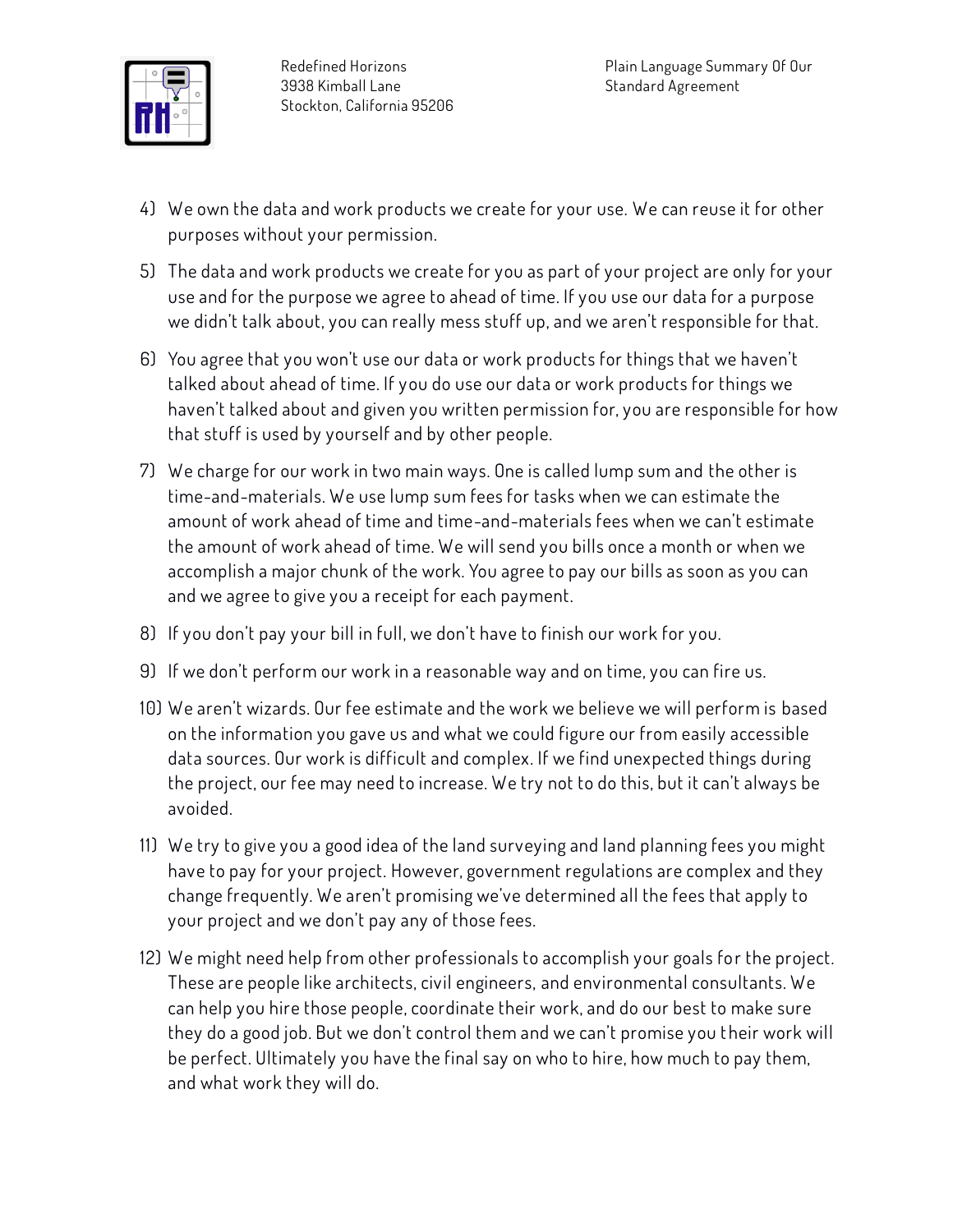

- **13) We don't control the weather or other things that might delay our work.**
- **14) If we find out you are going bankrupt, we can immediately stop work if we are worried our bills won't be paid.**
- **15) We can file a legal document that allows our unpaid bills to be paid when you sell your property. If you pay your bills on time, this isn't something you ever have to worry about.**
- **16) You will do your best to make sure we have a safe environment to work in. If you have killer attack docs on your land or man-eating sharks in your pond, we need to know that.**
- **17) If someone sues us for something that happened on your project that wasn't our fault, you agree to defend us legally.**
- **18) If we mess something up on your project because we do a really bad job, the money we owe you can't be more than \$50,000 or the total bill for our services on your project. If you want more protection from our mistakes than this, we need to talk about it in advance.**
- **19) We try to do a good job, but our work is complex and difficult. We aren't promising you perfect results and you aren't getting a warranty like you do when you buy a brandnew sports car.**
- **20) We don't have anything to do with really bad stuff that might be on your land. You know like barrels of toxic waste or radioactive alien artifacts. You've got to hire other specialists to handle that stuff.**
- **21) We both agree to work together to make your project a success. We are going to take good care of you as a client and we ask that you don't set us up to fail.**
- **22) Dealing with the government is tricky, especially when it comes to doing things with your land. We are going to do our best to give you good advice about dealing with the government, but ultimately you are in control and have to make decisions about the best way to handle things the government is involved in.**
- **23)If we get into a disagreement and an arbitrator or judge decides that part of our agreement has to be tossed out, we will try to keep the rest of the agreement intact.**
- **24) If we get into a disagreement and need help to work things out, we are going to play by California's rules.**